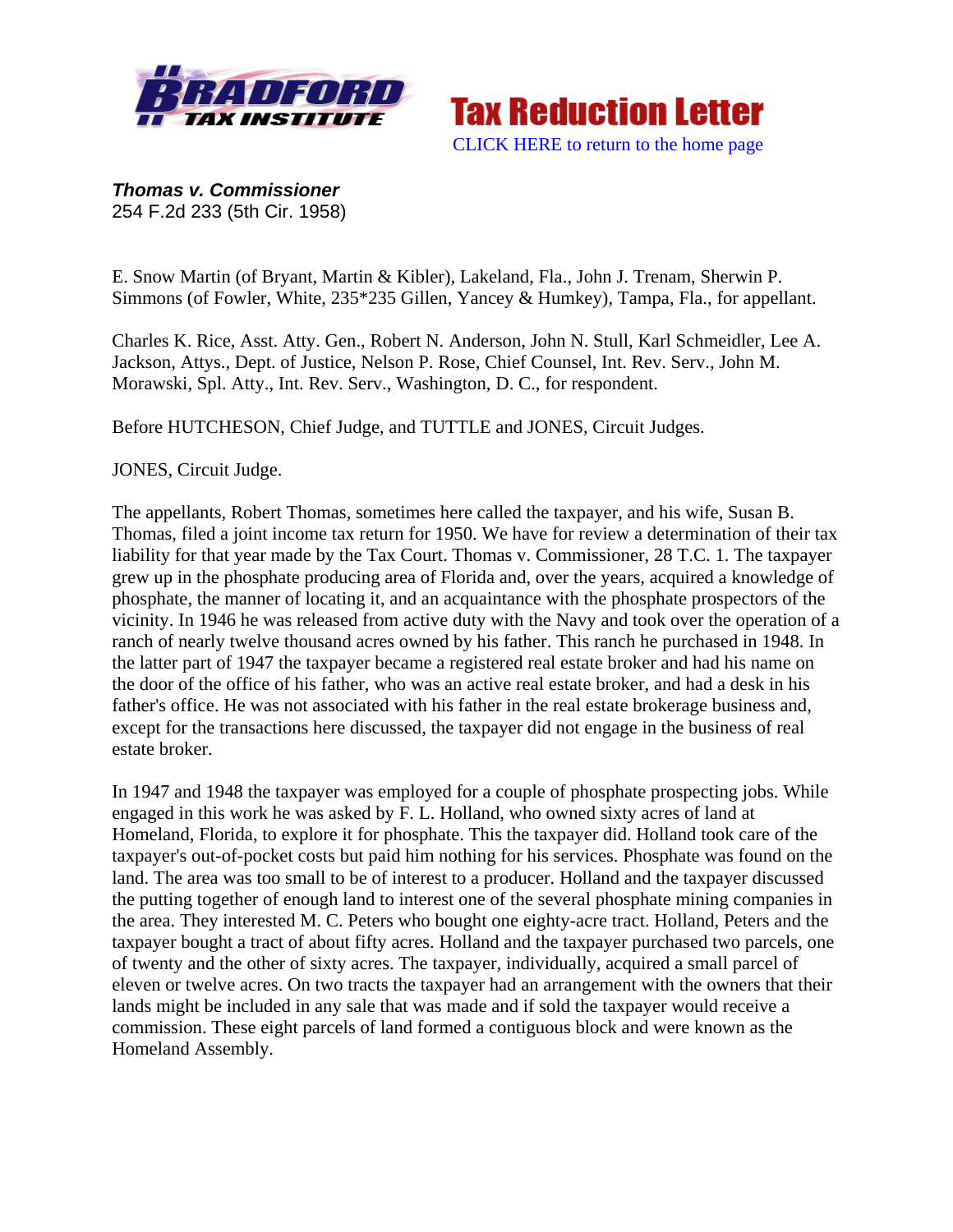On his own behalf and for the others who had ownership interests in the Assembly, the taxpayer had conferences with representatives of International Minerals & Chemical Corporation looking to the sale of the properties. Options were given to International. It conducted prospecting operations. Its decision regarding the acquisition of the Assembly was delayed by the absence of some of its executives from the country. It elected to purchase and on March 3, 1950, the sale of the several tracts to International was concluded. The taxpayer and Holland negotiated for another tract adjacent to those in the Assembly. Because of a defective title this parcel was not acquired until August 10, 1950. It was contemplated that if this parcel was purchased by the taxpayer and another or others it would be sold to International. It was sold to International in 1951. In February, 1950, the taxpayer and others bought a piece of phosphate-bearing land about a mile from the Homeland Assembly. This land was sold in 1952. The taxpayer received a commission on the sale of two parcels of the Assembly in which he had no proprietary interest. In his income tax return for 1950 he reported these commissions as ordinary income. His portion of 236\*236 the profits on the sale of the lands owned by him or in which he had an ownership interest was returned as long-term capital gains.

On his income tax returns the taxpayer listed his occupation in various ways. In 1948 his business was listed as "Ranch owner and Misc. Activities"; in 1949 it was listed as "Cattle Raising and Timber Growing (combined)"; in 1950 he described himself on the face of the return as "Real Estate Broker"; and on the schedule of profit from business he designated his business as "Real Estate Broker (Rancher)"; in 1951 this order was reversed and the face of the return showed him to be "Real Estate Broker — Rancher"; and on the schedule he referred to the business as "Registered Real Estate Broker"; and the same designations were followed in 1952.

The Commissioner of Internal Revenue concluded that the sale by the taxpayer of his interest in the Homeland Assembly was of "property held by the taxpayer primarily for sale to customers in the ordinary course of trade or business" and taxable as ordinary income under 26 U.S.C.A. (I.R.C.1939) § 117(a) (1). A deficiency was determined by the Commissioner. The Tax Court sustained the Commissioner and we have its decision before us for review

We need not again set forth the usual applicable tests in resolving cases of this kind. See Smith v. Dunn, 5 Cir., 1955, 224 F.2d 353; Gamble v. Commissioner, 5 Cir., 1957, 242 F.2d 586. Nor need we labor the point that such cases are primarily fact cases. King v. Commissioner, 5 Cir., 1951, 189 F.2d 122, certiorari denied 342 U.S. 829, 72 S.Ct. 54, 96 L.Ed. 627; Lobello v. Dunlap, 5 Cir., 1954, 210 F.2d 465; Smith v. Dunn, 5 Cir., 1955, 224 F.2d 353; Consolidated Naval Stores Co. v. Fahs, 5 Cir., 1955, 227 F.2d 923. It is the total fact situation which is controlling rather than, in the usual case, specific factors. Consolidated Naval Stores Co. v. Fahs, supra; Smith v. Commissioner, 5 Cir., 1956, 232 F.2d 142. In the case before us there is no basic disagreement as to the evidentiary facts. In such situation, as has been said on several occasions, if the conclusion of the trial court as to the ultimate fact is merely, as here, a product of legal reasoning, that conclusion is subject to appellate review free from the restraint of the clearly erroneous rule. Galena Oaks Corp. v. Scofield, 5 Cir., 1954, 218 F.2d 217; Goldberg v. Commissioner, 5 Cir., 1955, 223 F.2d 709; Consolidated Naval Stores Co. v. Fahs, supra; Smith v. Commissioner, supra; Fahs v. Taylor, 5 Cir., 1956, 239 F.2d 224; Gamble v. Commissioner, supra.

The evidence justifies, perhaps requires, the conclusion that the taxpayer's interest in the Homeland Assembly was acquired for sale and was being held for sale at the time it was sold. While the purpose for which property is purchased is a factor for consideration, the purchase and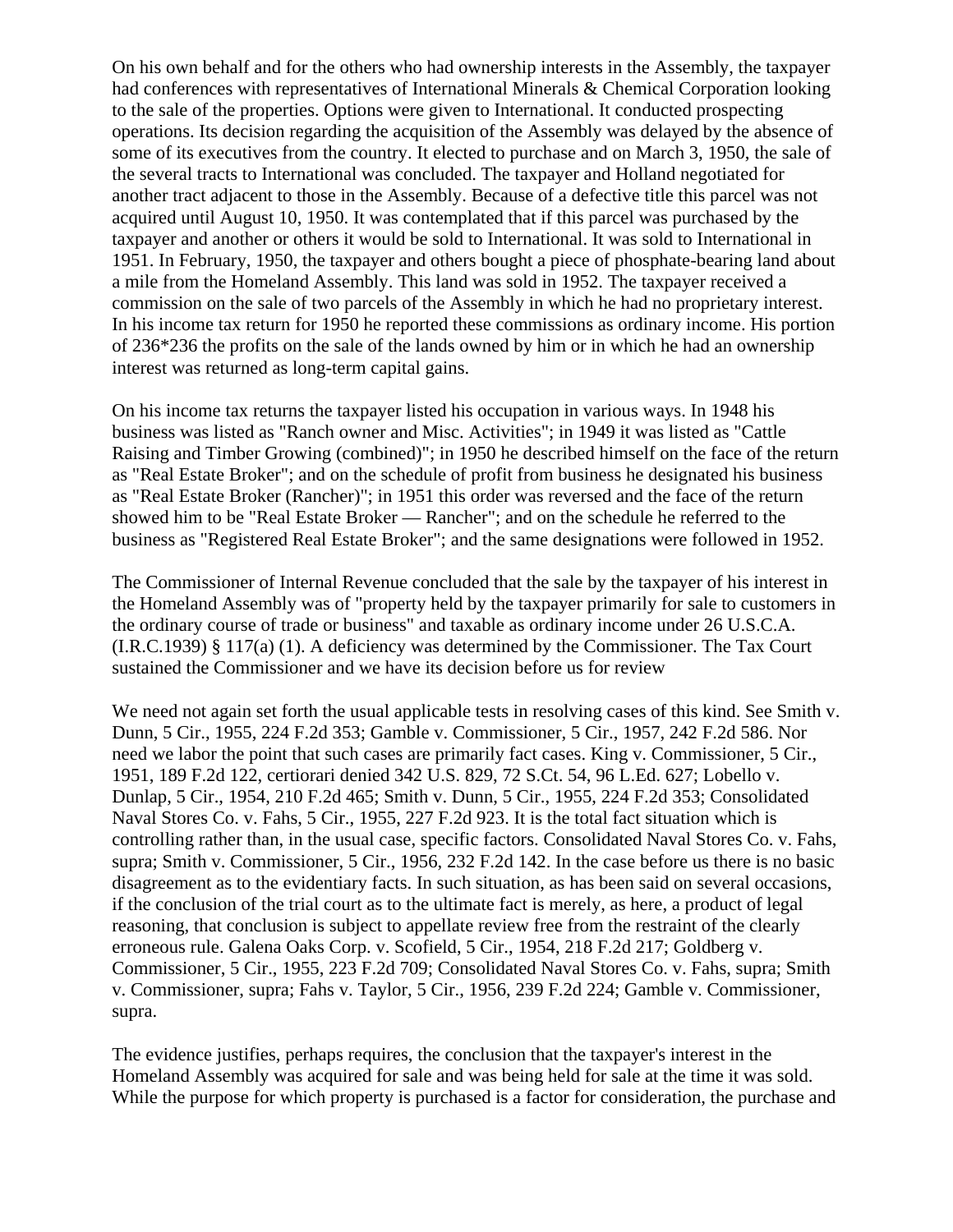holding of land for sale does not, per se, require a determination that the property was held in the ordinary course of the trade or business of the purchaser. Fahs v. Crawford, 5 Cir., 1947, 161 F.2d 315. As in many of the cases there are, in this case, factors casting weight upon each side of the question. Consolidated Naval Stores Co. v. Fahs, supra.

It has been held that the statement in a tax return of a taxpayer's business as "real estate, ranching and investments" is an admission against interest in a capital gains case. White v. Commissioner, 5 Cir., 1949, 172 F.2d 629. Cf. Consolidated Naval Stores Co. v. Fahs, supra. Thomas did not show his occupation as Real Estate. He designated himself as a Real Estate Broker or as a Registered Real Estate Broker. "A broker is one whose occupation it is to bring parties together to bargain, or to bargain for them in matters of trade, commerce, or navigation. He is essentially a middleman or go-between." New Roads Oilmill & Mfg. Co. v. Kline, Wilson & Co., 5 Cir., 1907, 154 F. 296. The Florida 237\*237 statute under which the taxpayer was registered and licensed provides that "\* \* \* nor shall the term broker or salesman be applied to a person who shall deal with property in which he is a part owner, unless said person shall receive a larger share of the proceeds or profits from the transaction than his proportional investment therein would otherwise justify \* \* \*." Fla.Stat.Ann. § 475.01. The taxpayer, as a real estate broker, received commissions on the sales of the Snell and Gassett tracts and these were returned by him for taxation as ordinary income. Not infrequently are real estate brokers in the business of buying and selling for their own account, but one who acts as a broker with respect to lands of another does not, merely by reason of so doing, become engaged in the holding of similar and related property for sale in the ordinary course of trade or business. The procurement of a real estate broker's license, and the absence of such a license, have been considered and commented upon in resolving questions such as the one before us. White v. Commissioner, supra; Fahs v. Crawford, supra; Delsing v. United States, 5 Cir., 1951, 186 F.2d 59. In the entire pattern of events out of which this controversy arises the designation of the taxpayer on his income tax returns and his procurement of a real estate broker's license are of little significance in fixing the character of the holding of the property of the taxpayer sold by him.

The relation of the taxpayer's income from real estate sales to his total income is stressed by the Commissioner as a factor. Gamble v. Commissioner, supra. The disparity is not controlling. The taxpayer's ranching business was an enterprise upon which the taxpayer had only recently embarked and it had not, so his testimony showed, as yet reached the stage of substantial earnings. Here the real estate profits which the Commissioner would compare with other income were present only in one year and were realized out of a single venture, so that the comparison of these profits with total income has little persuasive weight. Cf. Delsing v. United States, supra.

The conduct of the enterprise stretched over a three-year period. The taxpayer's time consumed was, as stated in the Tax Court's opinion, "relatively small when compared with the over-all lapse of time from the beginning of the venture until it was closed." There were few potential purchasers for the property and there was but a single sales transaction. The taxpayer acquired one parcel of land and an undivided interest in each of three others. This enterprise was not recurring but was the only operation of its kind in which the taxpayer had participated. Frequency and continuity of sales transactions have been regarded as important tests. If we regard the purchase transactions as the equivalent of sales for the purpose of applying the test, we would still be unable to avoid the conclusion that the taxpayer's transactions were not such as to constitute a business. See Dunlap v. Oldham Lumber Co., 5 Cir., 1950, 178 F.2d 781; Fahs v. Crawford, supra; Smith v. Dunn, supra.